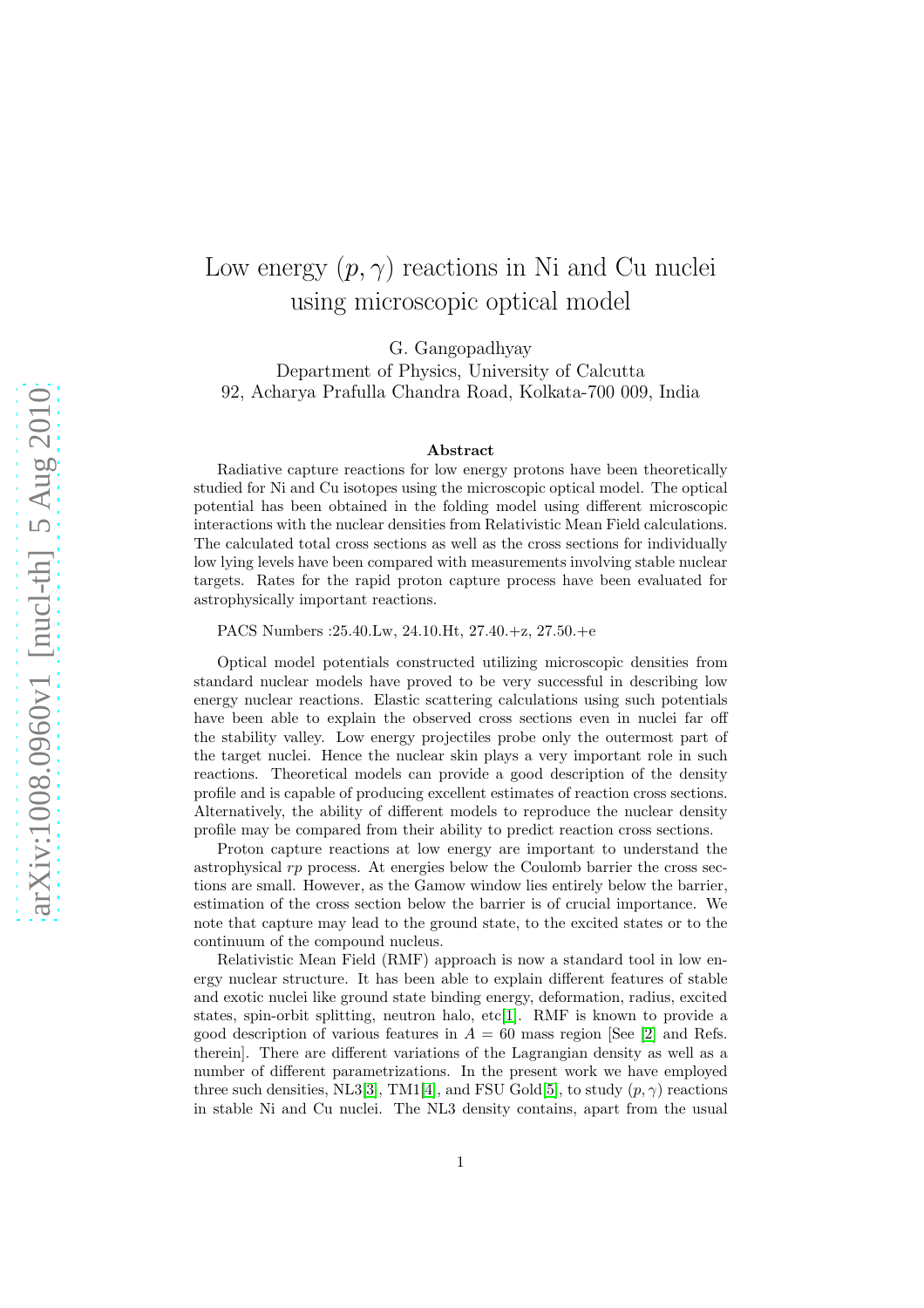terms for a nucleon meson system, nonlinear terms involving self coupling of scalar-isoscalar meson. The TM1 density includes additional terms describing self-coupling of the vector-isoscalar meson. The FSU Gold density includes coupling between the vector-isoscalar meson and the vector-isovector meson as well. We note that results of our cross section calculation for all the three Lagrangian densities are practically identical and present the results for FSU Gold only.

In the conventional RMF+BCS approach, the equations obtained are solved under the assumptions of classical meson fields, time reversal symmetry, no-sea contribution, etc. Pairing is introduced under the BCS approximation. Usually the resulting equations are solved in a harmonic oscillator basis [\[6\]](#page-4-5). However, since we need the densities in co-ordinate space, a solution of the Dirac and Klein Gordon equations in co-ordinate space has been preferred. This approach has earlier been used [\[7,](#page-4-6) [2,](#page-4-1) [8\]](#page-4-7) to study neutron rich nuclei in different mass regions. We have found that the present method describes the properties of the nuclei with  $Z = 28$  equally well as the more involved Relativistic Hartree Bogoliubov approach. In the second and the third columns of Table 1, we compare the results for the binding energy values for the stable isotopes for FSU Gold. The valence neutron proton correlation correction has been taken care of following the prescription of Ref.[\[11\]](#page-4-8). Much more important from the point of the density profile are the next two columns where we compare the measured charge radii  $(r_{ch})$  with theory. The latter values have been obtained from the point proton distribution  $(r_p)$  using the simple prescription  $r_{ch} = (r_p^2 + 0.64)^{1/2}$ , all quantities given in  $fm$ . The results show that RMF can describe the ground state of these nuclei with sufficient accuracy.

Table 1: Experimental binding energies[\[9\]](#page-4-9) and radii[\[10\]](#page-4-10) compared with calculated values for the FSU Gold Lagrangian density. The  $G_{norm}$  values used in different isotopes are also indicated in the last two columns. See text for details.

|                          | B.E.(MeV) |        | $r_{ch}(fm)$ |       | $G_{norm}$ |       |
|--------------------------|-----------|--------|--------------|-------|------------|-------|
|                          | Exp.      | Theo.  | Exp.         | Theo. | JLM        | DDM3Y |
| $58\overline{\text{Ni}}$ | 506.46    | 508.83 | 3.775        | 3.751 | 0.85       | 0.85  |
| $60$ Ni                  | 526.84    | 527.50 | 3.812        | 3.779 | 0.60       | 0.60  |
| $61$ Ni                  | 534.66    | 535.05 | 3.822        | 3.792 | 0.70       | 0.70  |
| $^{62}$ Ni               | 545.26    | 544.71 | 3.841        | 2.828 | 0.60       | 0.60  |
| $64$ Ni                  | 561.76    | 561.97 | 3.859        | 3.827 | 0.95       | 0.80  |
| ${}^{63}Cu$              | 551.38    | 551.17 | 3.883        | 3.848 | 0.55       | 0.55  |
| $^{65}\mathrm{Cu}$       | 569.21    | 569.43 | 3.902        | 3.866 | 0.95       | 0.95  |

The optical model potentials for the reactions are obtained using two effective interactions derived from the nuclear matter calculation in the local density approximation, *i.e.* by substituting the nuclear matter density with the density distribution of the finite nucleus. Thus the microscopic nuclear potentials have been obtained by folding the effective interactions with the microscopic densities from the RMF calculation. The Coulomb potentials have been similarly generated by folding the Coulomb interaction with the microscopic proton densities. We have already used such potentials to calculate life times for proton, alpha and cluster radioactivity[\[12\]](#page-4-11) as well as elastic proton scattering[\[7\]](#page-4-6) in different mass regions of the periodic table.

One of the interactions chosen in the present work is the interaction of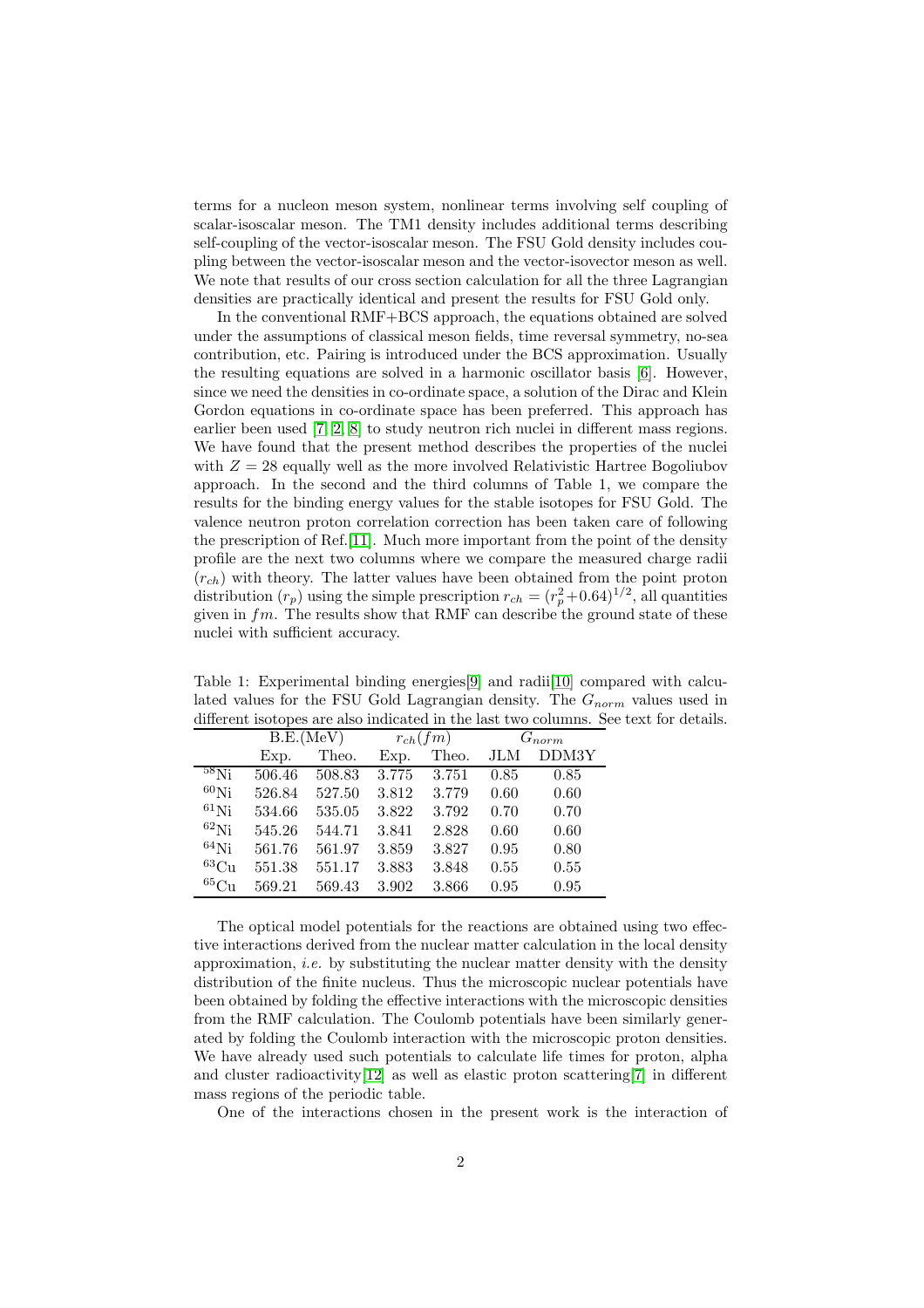Jeukenne, Lejeune, and Mahaux (JLM)[\[13\]](#page-4-12) in which further improvement is incorporated in terms of the finite range of the effective interaction by including a Gaussian form factor. We have used the global parameters for the effective interaction and the respective default normalizations for the potential compo-nents from Refs. [\[14\]](#page-4-13) and [\[15\]](#page-4-14) with Gaussian range values of  $t_{real} = 1.25$  fm and  $t_{imag} = 1.35$   $fm$ .

We have also used the density dependent interaction DDM3Y[\[16,](#page-4-15) [17\]](#page-4-16) in the present work. This was obtained from a finite range energy independent M3Y interaction by adding a zero range energy dependent pseudopotential and introducing a density dependent factor. This interaction has been employed widely in the study of nucleon nucleus as well as nucleus nucleus scattering, calculation of proton radioactivity, etc. The density dependence has been chosen in the form  $C(1 - \beta \rho^{2/3})$ [\[17\]](#page-4-16). The constants were obtained from nuclear matter calculation[\[18\]](#page-4-17) as  $C = 2.07$  and  $\beta = 1.624$   $fm^2$ . For scattering we have taken real and the imaginary parts of the potential as 0.9 times and 0.1 times the DDM3Y potential, respectively.

The reaction calculations have been performed with the computer code TALYS 1.2[\[19\]](#page-4-18) assuming spherical symmetry for the target nuclei. The DDM3Y interaction is not a standard part of TALYS but can easily be incorporated. Since nuclear matter-nucleon potential does not include a spin-orbit term, the TALYS 1.2 code obtains the spin-orbit potential from the Scheerbaum prescription[\[20\]](#page-5-0) coupled with the phenomenological complex potential depths  $\lambda_{vso}$  and  $\lambda_{wso}$ .

$$
U_{n(p)}^{so}(r) = (\lambda_{vso} + i\lambda_{wso})\frac{1}{r}\frac{d}{dr}\left(\frac{2}{3}\rho_{p(n)} + \frac{1}{3}\rho_{n(p)}\right)
$$
 (1)

The depths are functions of energy, given by  $\lambda_{vso} = 130 \exp(-0.013E) + 40$  and  $\lambda_{\text{wso}} = -0.2(E - 20)$ , E in MeV. This has been used in the calculations of both the interactions.

The TALYS code has a number of features useful to study reactions. We have employed the full Hauser-Feshbach calculation with transmission coefficients averaged over total angular momentum values and with corrections due to width fluctuations. Hilaire's microscopic level density values included in the code has been used though we have confirmed that the results are not substantially modified if a different level density formulae is assumed. Up to twenty five discrete levels of the compound nucleus have been included in the calculation. The gamma ray strength has been calculated in the Hartree-Fock-Bogoliubov model. However, we find that though the trends have been correctly reproduced in all the cases, the actual values of the cross sections are often overpredicted. Thus the gamma ray strength was visually normalized to match with the experimentally observed cross sections using the parameter  $G_{norm}$  in the code though no fit was performed. In the last two columns of Table 1 we tabulate the values of this parameter used for the different targets. We should also mention that in the case of  $60,61$ Ni, the experimental values from different measurements differ by a large amount and we have chosen the latest measurements to determine  $G_{norm}$ .

In Figure 1, we have compared our results with various experimental measurements in Ni isotopes and have found reasonable agreement. in Figure 2, we present the results for stable Cu isotopes. As the astrophysically important Gamow window lies in the region 1.1 to 3.3 MeV for these nuclei, we compare the results up to 3.5 MeV proton energy. As already mentioned,  $G_{norm}$  is the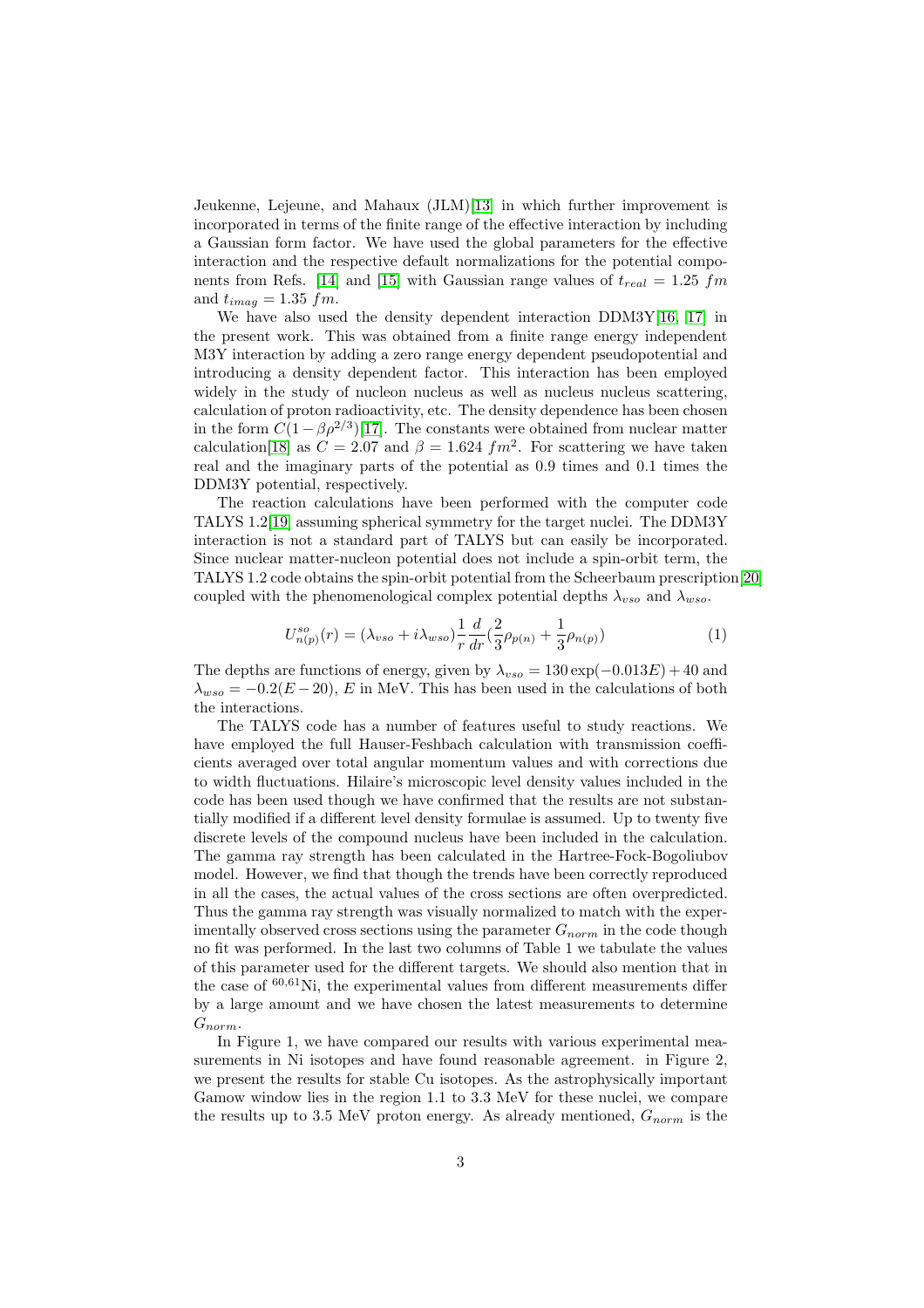only parameter that we have modified to normalize the experimental data. All the other parameters in the Lagrangian density and the interaction are standard ones and have not been changed. The DDM3Y and the JLM interactions perform almost identically in almost all the nuclei. The former sometimes appears to produce slightly better results, but in view of the large disagreement between different measurements, this conclusion remains very tentative. We see that our calculation can explain cross section values ranging over three orders of magnitude and also beyond the neutron evaporation threshold. We note here that the default local and global optical potentials [\[30\]](#page-5-1) in the TALYS package also can be used with suitable normalization of gamma ray strength to produce comparable results for certain energy ranges. For example, with  $G_{norm} = 0.5$ , the results for the low energy values for DDM3Y and results using the default potentials are nearly identical in <sup>64</sup>Ni( $p, \gamma$ ) reaction but above the neutron evaporation threshold, the predictions by the default potentials, using the same  $G_{norm}$  value, are definitely poorer compared to those of the microscopic calculations.

The cross-sections corresponding to the different low lying levels of the compound nucleus has been measured in some of the above reactions. In Figure 3, we show the results for the ground state and the first two excited states in the <sup>63,65</sup>Cu( $p, \gamma$ )<sup>64,66</sup>Zn reactions using the inputs of the TALYS 1.2 code and the corresponding experimental measurements. Similar agreements are also observed in Ni isotopes. The results are for JLM interaction only. The DDM3Y results are nearly identical. We may conclude the present method to be suitable to describe the proton capture cross section by stable Ni and Cu isotopes.

With the success of the present approach, we have employed it to calculate the astrophysical rapid proton capture rate in Ni and Cu nuclei. Nucleosynthesis theories [\[34\]](#page-5-2) suggest that the above process is very important in  $56$ Ni and  $57$ Cu for which we present our results in Figure 4. Since the laboratory cross sections are not available for the two unstable targets, we have assumed  $G_{norm} = 1$ . We also compare our results with two theoretical calculations, based on the Hauser-Feshbach formalism code NON-SMOKER[\[35\]](#page-5-3) and Shell model[\[36\]](#page-5-4), respectively. The stellar enhancement factor has not been incorporated in the results. The results for DDM3Y interaction are nearly identical and have not been plotted. We note that there are substantial differences between the three calculations in the case of <sup>58</sup>Ni, particularly the NON-SMOKER results being much larger compared to the present ones. We find that the cross sections from the NON-SMOKER code [\[35\]](#page-5-3) are very much larger than experimental measurements as one goes to proton rich Ni isotopes. Thus we may expect the astrophysical rates from  $[35]$  to be greater in  $56$ Ni.

In summary, cross sections for low energy  $(p, \gamma)$  reactions for stable Ni and Cu nuclei have been calculated using the TALYS code. The microscopic optical potential has been obtained by folding two different microscopic interactions, JLM and DDM3Y, with the densities of the target nuclei obtained from three different RMF Lagrangian densities, *viz.* NL3, TM1, and FSU Gold. Astrophysical rates for the rp process have been calculates and compared with standard calculations in two important nuclei <sup>56</sup>Ni and <sup>57</sup>Cu.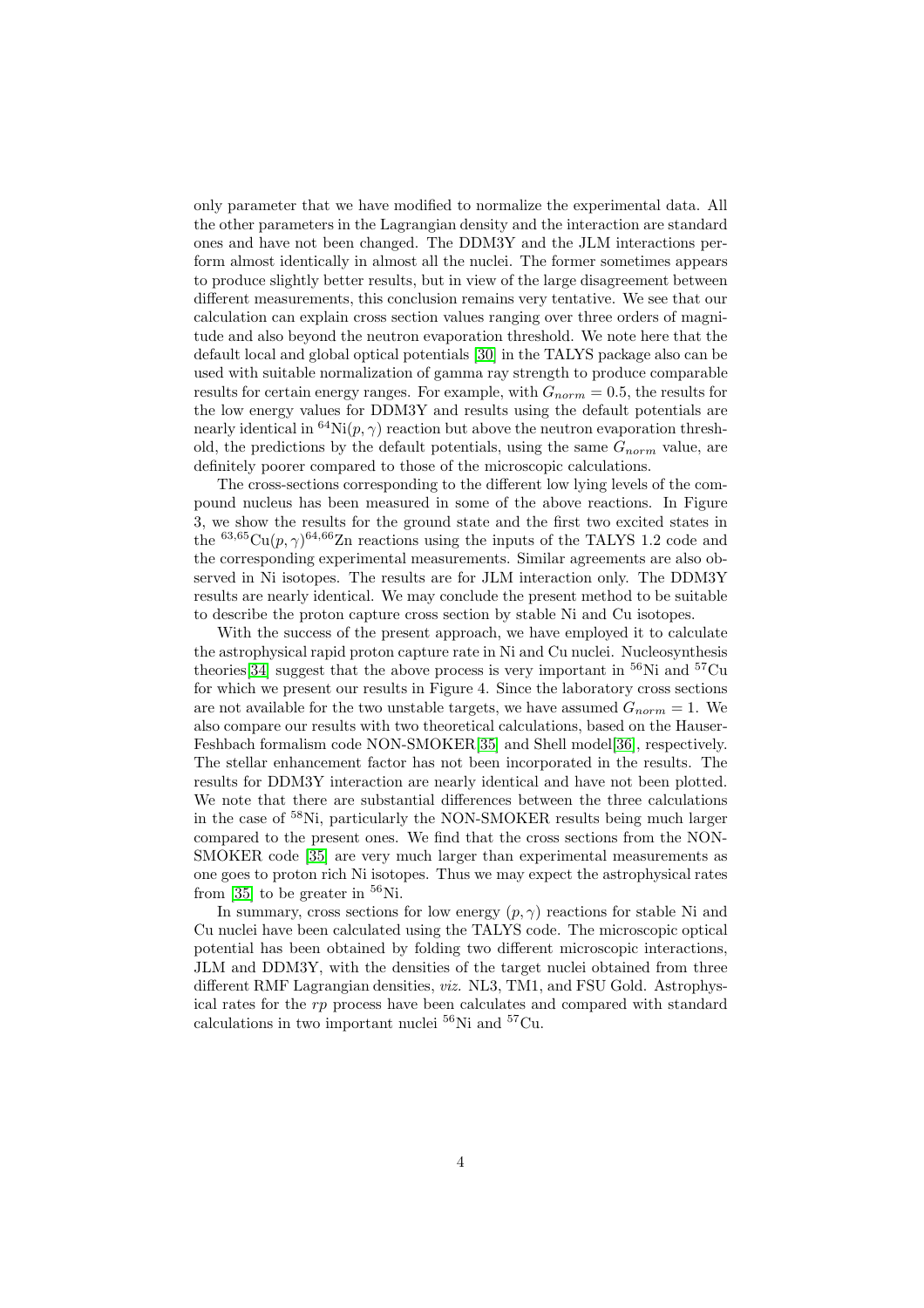## Acknowledgement

This work has been carried out with financial assistance of the UGC sponsored DRS Programme of the Department of Physics of the University of Calcutta. The author gratefully acknowledges the hospitality of the ICTP, Trieste where a part of the work was carried out.

## <span id="page-4-0"></span>References

- <span id="page-4-1"></span>[1] See *e.g.* P. Ring, Prog. Part. Nucl. Phys. **37**, 193 (1996).
- [2] M Bhattacharya and G. Gangopadhyay, Phys. Rev. C 72, 044318 (2005), Fizika B 16, 113 (2007).
- <span id="page-4-3"></span><span id="page-4-2"></span>[3] G.A. Lalazissis, J. König, and P. Ring, Phys. Rev. C55, 540 (1997).
- <span id="page-4-4"></span>[4] Y. Sugahara and H. Toki, Nucl. Phys. **A579**, 557 (1994).
- <span id="page-4-5"></span>[5] J. Piekarewicz and B.G. Todd-Rutel, Phys. Rev. Lett. 95, 122501 (2005).
- [6] Y.K. Gambhir, P. Ring, and A. Thimet, Annals of Physics (N.Y.) 198, 132 (1990).
- <span id="page-4-7"></span><span id="page-4-6"></span>[7] G. Gangopadhyay and S. Roy, J. Phys. G: Nucl. Part. Phys. 31, 1111 (2005)
- <span id="page-4-9"></span>[8] M. Bhattacharya and G. Gangopadhyay, Phys. Rev. C 75, 017301 (2007).
- <span id="page-4-10"></span>[9] G. Audi, A.H. Wapstra, and C. Thibault, Nucl. Phys. A729, 337 (2003)
- <span id="page-4-8"></span>[10] I. Angeli, At. Data Nucl. Data Tables , 87, 185 (2004).
- [11] M. Bhattacharya and G. Gangopadhyay, Phys. Lett. B 672, 182 (2009); G. Gangopadhyay, J. Phys. G: Nucl. Part. Phys. 37, 015108 (2010).
- <span id="page-4-12"></span><span id="page-4-11"></span>[12] G. Gangopadhyay, J. Phys. G: Nucl. Part. Phys. 36, 095105(2009) and references therein.
- <span id="page-4-13"></span>[13] J.P. Jeukenne, A. Lejeune and C. Mahaux, Phys. Rev. C 14, 1391 (1974).
- <span id="page-4-14"></span>[14] E. Bauge, Commissariat a l'Energie Atomique, Bruyeres-Le-Chatel, France, v 1.01.
- <span id="page-4-15"></span>[15] E. Bauge, J.P. Delaroche, and M. Girod, Phys. Rev. C 63, 024607 (2001).
- [16] A.M. Kobos, B.A. Brown, R. Lindsay, and G. R. Satchler, Nucl. Phys. A425, 205 (1984).
- <span id="page-4-17"></span><span id="page-4-16"></span>[17] A.K. Chaudhuri, Nucl. Phys. **A449**, 243 (1986); **A459**, 41 (1986).
- <span id="page-4-18"></span>[18] D.N. Basu, J. Phys. G: Nucl. Part. Phys. 30, B7 (2004).
- [19] A.J. Koning, S. Hilaire, and M. Duijvestijn, Proceedings of the International Conference on Nuclear Data for Science and Technology, April 22-27, 2007, Nice, France, editors O.Bersillon, F.Gunsing, E.Bauge, R.Jacqmin, and S.Leray, EDP Sciences, 2008, p. 211-214.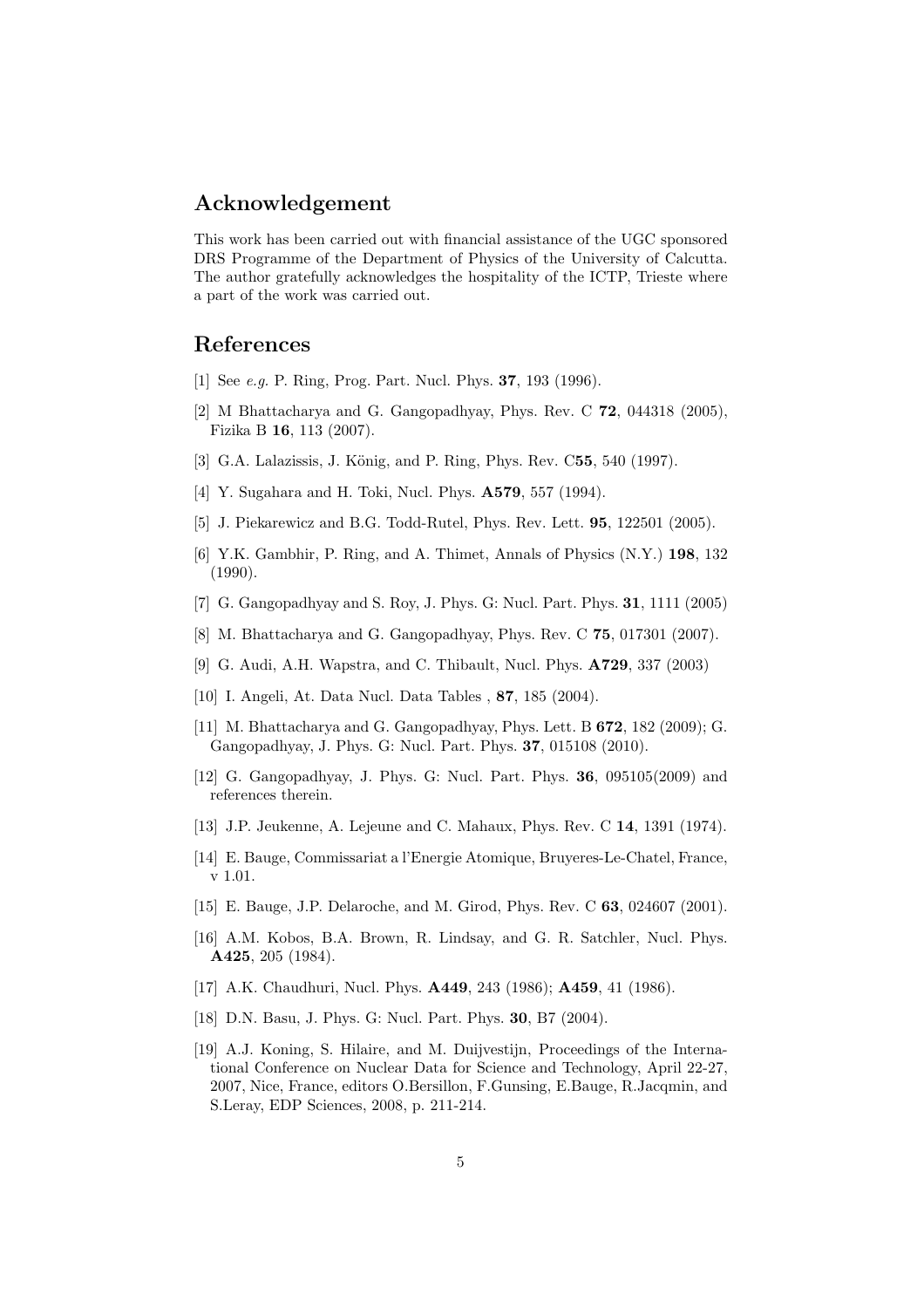- <span id="page-5-5"></span><span id="page-5-0"></span>[20] R.R. Scheerbaum, Nucl. Phys. **A257**, 77 (1976).
- [21] C.W. Tingwell, L.W. Mitchell, M.E. Sevior, and D.G. Sargood, Nucl. Phys. A439, 371 (1985).
- <span id="page-5-6"></span>[22] G.A. Krivonosov, O.I. Ekhichev, B.A. Nemashkalo, V.E. Storizhko, and V.K.Chirt, Izv. Rossiiskoi Akademii Nauk, Ser.Fiz., 41, 2196 (1977).
- <span id="page-5-7"></span>[23] G.A. Krivonosov, B.A. Nemashkalo, O.I. Ekhichev, A.P. Klucharev, A.I. Popov, V.E. Storizhko, and V.K. Chirt, Proceedings of the 24th Conf. on Nucl.Spectr.and Nucl.Struct.,Kharkov 1974; p.352.
- <span id="page-5-9"></span><span id="page-5-8"></span>[24] C.W. Cheng and J.D. King, CJP, 58, 1677 (1980).
- [25] C.I.W. Tingwell, V.Y. Hansper, S.G. Tims, A.F. Scott, A.J. Morton, and D.G.Sargood, Nucl. Phys. A496, 127 (1988).
- <span id="page-5-10"></span>[26] C.I.W. Tingwell, V.Y. Hansper, S.G. Tims, A.F. Scott, and D.G.Sargood,Nucl. Phys. A480, 162 (1988).
- <span id="page-5-11"></span>[27] M.E. Sevior, L.W. Mitchell, M.R. Anderson, C.W. Tingwell, and D.G.Sargood, Australian Journal of Physics, 36, 463 (1983).
- <span id="page-5-13"></span><span id="page-5-12"></span>[28] S. Qiang, Ph.D. Thesis (1990).
- [29] B.A. Nemashkalo, Yu.P. Mel'nik, V.E. Storizhko, and K.V. Shebeko, Yadernaya Fizika; 37, 3 (1983).
- <span id="page-5-14"></span><span id="page-5-1"></span>[30] A.J. Koning and J.P. Delaroche, Nucl. Phys. **A713**, 231 (2003).
- [31] B.A. Nemashkalo, S.N. Utenkov, S.S. Ratkevich, and I.D. Fedorets, Izv. Rossiiskoi Akademii Nauk, Ser.Fiz., 67, 1556 (2003).
- <span id="page-5-15"></span>[32] B.A. Nemashkalo, V.E. Storizhko, and V.K. Chirt, *Proceedings of the 31st* Conf. Nucl. Spectr. and Nucl. Struct., Samarkand 1981; p.322.
- [33] G.N. Kuptsov, B.A. Nemashkalo, and K.V. Shebeko, *Proceedings of the* 39th Conf. Nucl. Spectrosc. and Nucl. Struct., Tashkent 1989; p.279.
- <span id="page-5-3"></span><span id="page-5-2"></span>[34] H. Schatz et al., Phys. Rep. **294**, 167 (1998).
- [35] T. Rauscher and F.-K. Thielmann, At. Data Nucl. Data Tables 75, 1 (2000), ibid 76, 47 (2001).
- <span id="page-5-4"></span>[36] J. L. Fisker, V. Barnard, Jörres, K Langanke, G. Martinez-Pinedo, and M Wiescher, At. Data Nucl. Data Tables 79, 241 (2001)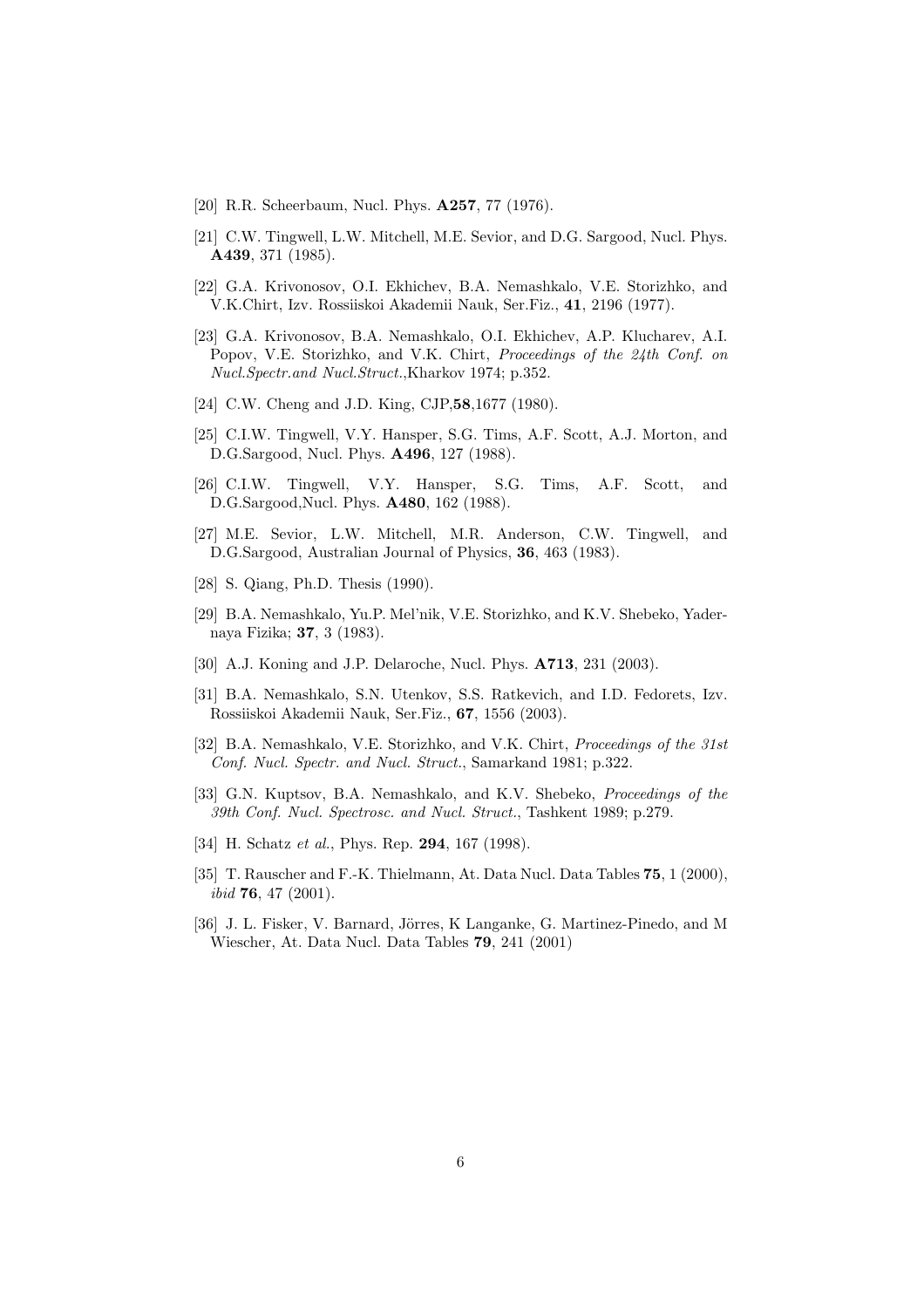

Figure 1: Cross sections for  $(p, \gamma)$  reactions in stable Ni isotopes. The mass numbers of the target nuclei are indicated. The data are form Refs. [\[21\]](#page-5-5) (open square), [\[22\]](#page-5-6) (filled square), [\[23\]](#page-5-7) (filled circle), [\[24\]](#page-5-8) (open circle), [\[25\]](#page-5-9) (filled triangle), [\[26\]](#page-5-10) (open triangle) and [\[27\]](#page-5-11) (diamond). The solid and the dashed lines refer to results for JLM and DDM3Y interactions, respectively.



Figure 2: Cross sections for  $(p, \gamma)$  reactions in stable Cu isotopes. The data are from [\[27\]](#page-5-11)(open square),[\[28\]](#page-5-12)(filled square) and [\[29\]](#page-5-13) (open circle). See caption of Figure 1 for details.